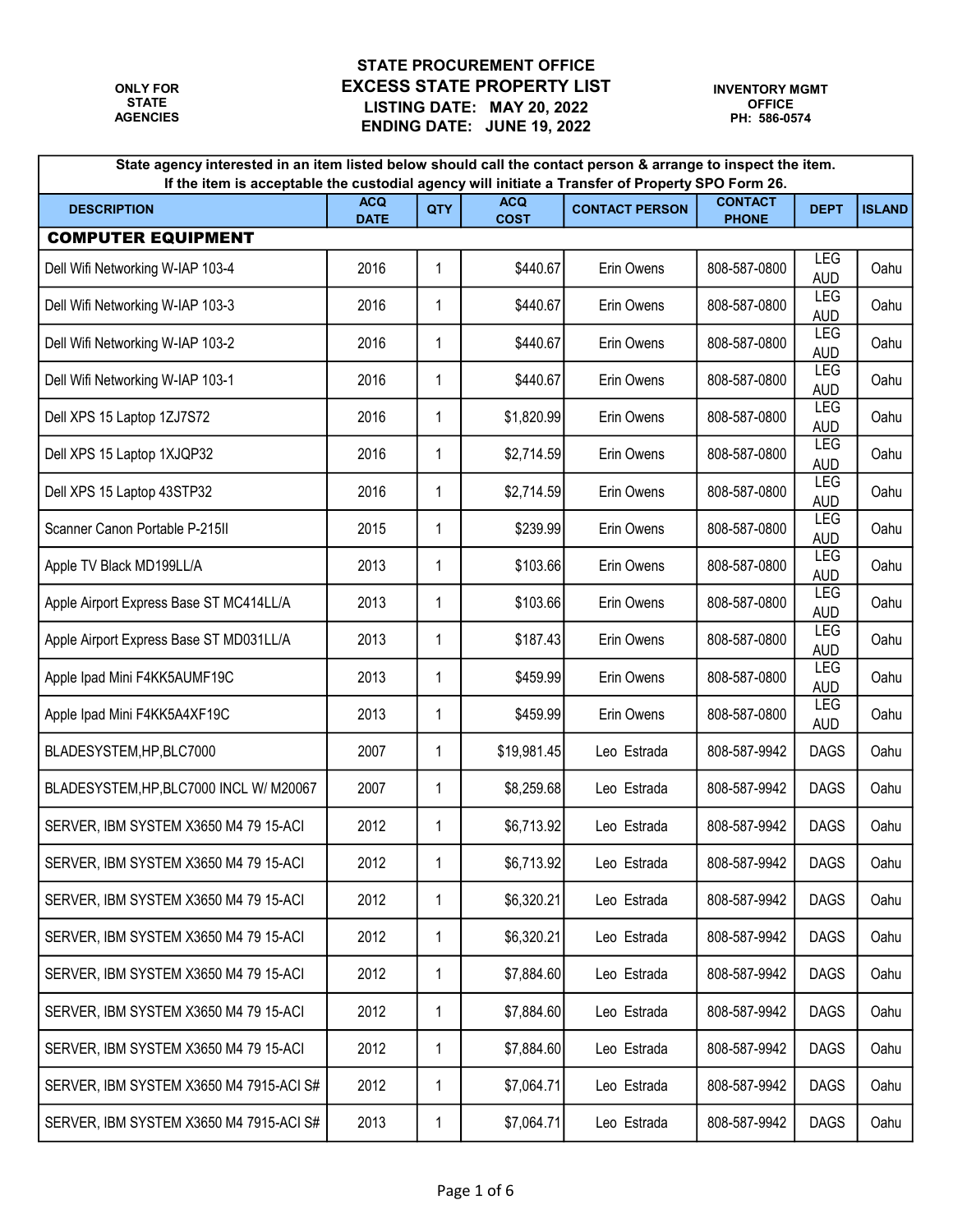| State agency interested in an item listed below should call the contact person & arrange to inspect the item.<br>If the item is acceptable the custodial agency will initiate a Transfer of Property SPO Form 26. |                           |     |                           |                                       |                                |                      |               |  |  |  |
|-------------------------------------------------------------------------------------------------------------------------------------------------------------------------------------------------------------------|---------------------------|-----|---------------------------|---------------------------------------|--------------------------------|----------------------|---------------|--|--|--|
| <b>DESCRIPTION</b>                                                                                                                                                                                                | <b>ACQ</b><br><b>DATE</b> | QTY | <b>ACQ</b><br><b>COST</b> | <b>CONTACT PERSON</b>                 | <b>CONTACT</b><br><b>PHONE</b> | <b>DEPT</b>          | <b>ISLAND</b> |  |  |  |
| SERVER, HP, PROLIANT BL460, S#2UX71903VA                                                                                                                                                                          | 2007                      | 1   | \$6,423.36                | Leo Estrada                           | 808-587-9942                   | <b>DAGS</b>          | Oahu          |  |  |  |
| SERVER, HP, PROLIANT BL460, S#2UX71903WE                                                                                                                                                                          | 2007                      | 1   | \$6,423.36                | Leo Estrada                           | 808-587-9942                   | <b>DAGS</b>          | Oahu          |  |  |  |
| SERVER, HP, PROLIANT BL460, S#2UX71903XF                                                                                                                                                                          | 2007                      | 1   | \$6,423.36                | Leo Estrada                           | 808-587-9942                   | <b>DAGS</b>          | Oahu          |  |  |  |
| SERVER, HP, PROLIANT BL460, S#2UX71904JA                                                                                                                                                                          | 2007                      | 1   | \$6,423.36                | Leo Estrada                           | 808-587-9942                   | <b>DAGS</b>          | Oahu          |  |  |  |
| SERVER, HP, PROLIANT BL460, S#2UX71904J4                                                                                                                                                                          | 2007                      | 1   | \$6,423.36                | Leo Estrada                           | 808-587-9942                   | <b>DAGS</b>          | Oahu          |  |  |  |
| SERVER, HP, PROLIANT BL460, S#2UX719040W                                                                                                                                                                          | 2007                      | 1   | \$6,423.36                | Leo Estrada                           | 808-587-9942                   | <b>DAGS</b>          | Oahu          |  |  |  |
| SERVER, HP, PROLIANT BL460, S#2UX719042G                                                                                                                                                                          | 2007                      | 1   | \$6,423.36                | Leo Estrada                           | 808-587-9942                   | <b>DAGS</b>          | Oahu          |  |  |  |
| SERVER, HP, PROLIANT BL460, S#2UX719044M                                                                                                                                                                          | 2007                      | 1   | \$6,423.36                | Leo Estrada                           | 808-587-9942                   | <b>DAGS</b>          | Oahu          |  |  |  |
| SERVER, IBM, BC&BLADES, 8852HC1, S#KQCLTL                                                                                                                                                                         | 2007                      | 1   | \$114,645.89              | Leo Estrada                           | 808-587-9942                   | <b>DAGS</b>          | Oahu          |  |  |  |
| SERVER, IBM, BC&BLADES, 8852HC1, S#KQZFA                                                                                                                                                                          | 2007                      | 1   | \$65,237.17               | Leo Estrada                           | 808-587-9942                   | <b>DAGS</b>          | Oahu          |  |  |  |
| SWITCH, IBM SAN24B-4 EXPRESS 2498-B24 S                                                                                                                                                                           | 2005                      | 1   | \$18,164.25               | Leo Estrada                           | 808-587-9942                   | <b>DAGS</b>          | Oahu          |  |  |  |
| SWITCH, IBM SAN24B-4 EXPRESS 2498-B24 S                                                                                                                                                                           | 2005                      | 1   | \$18,164.25               | Leo Estrada                           | 808-587-9942                   | <b>DAGS</b>          | Oahu          |  |  |  |
| STORAGE, IBM STORWIZE V7000 2076-124 S#                                                                                                                                                                           | 2014                      | 1   | \$54,808.83               | Leo Estrada                           | 808-587-9942                   | <b>DAGS</b>          | Oahu          |  |  |  |
| SVR, IBM FLEX ENTERPRISE CHASSIS 7893-9                                                                                                                                                                           | 2014                      | 1   | \$167,600.69              | Leo Estrada                           | 808-587-9942                   | <b>DAGS</b>          | Oahu          |  |  |  |
| ROUTER CISCO 2911                                                                                                                                                                                                 | 2013                      | 2   | \$2,142.33                | <b>SUSAN ZANE-</b><br><b>MAESHIRO</b> | 808-587-2323                   | DOT-<br><b>ADMIN</b> | Oahu          |  |  |  |
| SWITCH CISCO WSC3560X24TL                                                                                                                                                                                         | 2013                      | 10  | \$3,377.96                | <b>SUSAN ZANE-</b><br><b>MAESHIRO</b> | 808-587-2323                   | DOT-<br><b>ADMIN</b> | Oahu          |  |  |  |
| CHECKPOINT 1140 NGTP                                                                                                                                                                                              | 2015                      | 3   | \$592.80                  | SUSAN ZANE-<br><b>MAESHIRO</b>        | 808-587-2323                   | DOT-<br><b>ADMIN</b> | Oahu          |  |  |  |
| SAMSUNG TAB S2 S/N:R52HC103N3H                                                                                                                                                                                    | 2017                      | 1   | \$605.93                  | SUSAN ZANE-<br><b>MAESHIRO</b>        | 808-587-2323                   | DOT-<br><b>ADMIN</b> | Oahu          |  |  |  |
| ADAPTEC AFW-4300 SN:KX0A6190A82                                                                                                                                                                                   | 2009                      | 2   | \$41.86                   | SUSAN ZANE-<br><b>MAESHIRO</b>        | 808-587-2323                   | DOT-<br><b>ADMIN</b> | Oahu          |  |  |  |
| APPLE IPAD2 32GB                                                                                                                                                                                                  | 2011                      | 2   | \$1,458.00                | Ross Watanabe                         | 808-832-3405<br>EXT119         | DOT-<br><b>HWY</b>   | Oahu          |  |  |  |
| Dell PowerEdge 2850 server, No Hard Drives,<br>256 MB RAM, 13L4J61, C11859                                                                                                                                        | 2005                      | 1   | \$13,834.81               | Chris Wong                            | 808-587-0427                   | <b>DLNR</b>          | Oahu          |  |  |  |
| Dell PowerEdge R710 server, No Hard Drives,<br>32GB RAM, HCJTMS1, C12147                                                                                                                                          | 2012                      | 1   | \$8,919.20                | Chris Wong                            | 808-587-0427                   | <b>DLNR</b>          | Oahu          |  |  |  |
| Dell PowerEdge R710 server, No Hard Drives,<br>32GB RAM, 25KO7V1, C12244                                                                                                                                          | 2013                      | 1   | \$8,066.06                | Chris Wong                            | 808-587-0427                   | <b>DLNR</b>          | Oahu          |  |  |  |
| Dell PowerEdge R710 server, No Hard Drives,<br>32GB RAM, 25JZ6V1, C12243                                                                                                                                          | 2013                      | 1   | \$8,066.06                | Chris Wong                            | 808-587-0427                   | <b>DLNR</b>          | Oahu          |  |  |  |
| HP DL 360 G5 server, No Hard Drives, 8GB<br>RAM, 3UV726N0AM, C11971                                                                                                                                               | 2007                      | 1   | \$2,000.00]               | Chris Wong                            | 808-587-0427                   | <b>DLNR</b>          | Oahu          |  |  |  |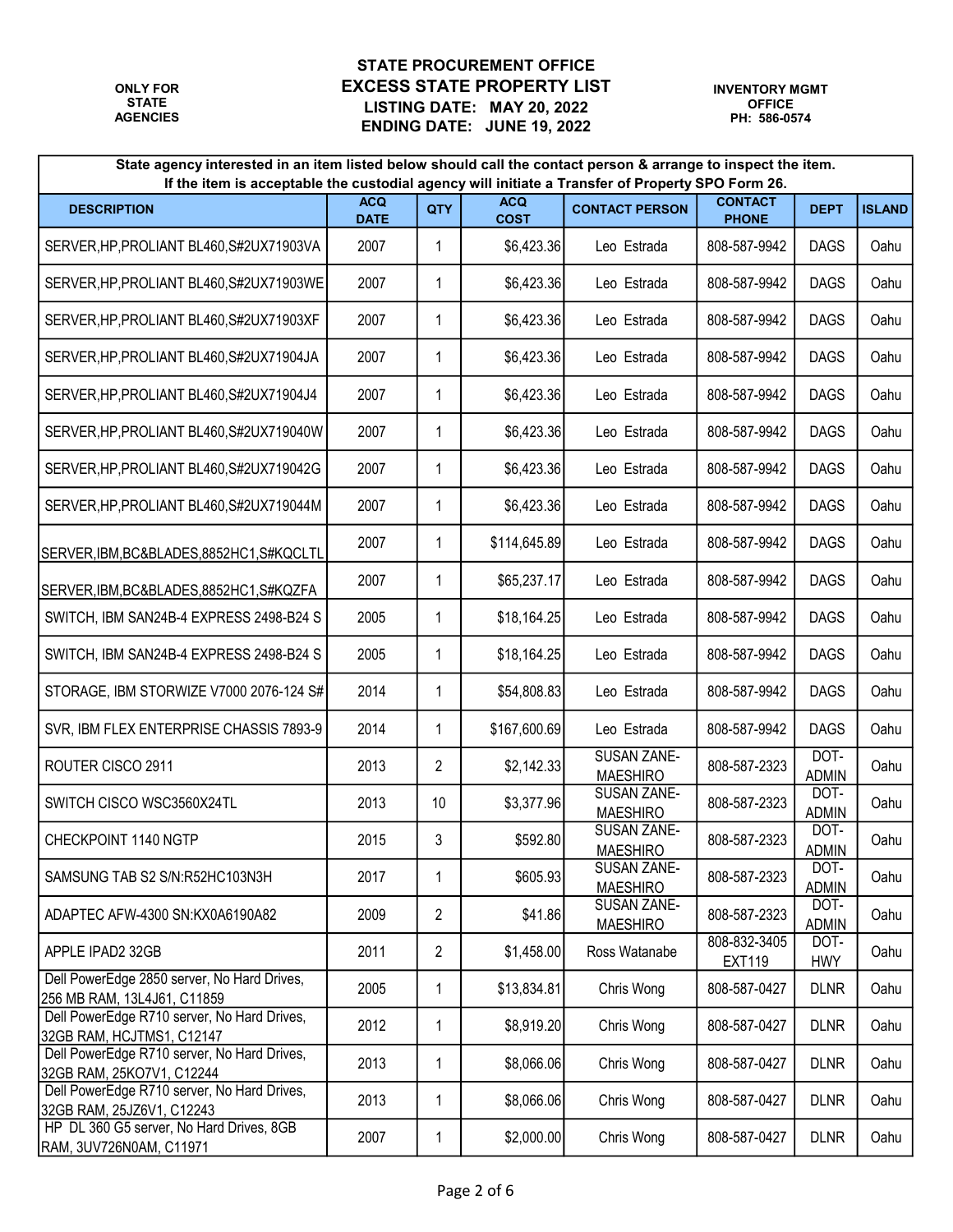| State agency interested in an item listed below should call the contact person & arrange to inspect the item.<br>If the item is acceptable the custodial agency will initiate a Transfer of Property SPO Form 26. |                           |                |                           |                       |                                |                    |               |  |  |  |
|-------------------------------------------------------------------------------------------------------------------------------------------------------------------------------------------------------------------|---------------------------|----------------|---------------------------|-----------------------|--------------------------------|--------------------|---------------|--|--|--|
| <b>DESCRIPTION</b>                                                                                                                                                                                                | <b>ACQ</b><br><b>DATE</b> | QTY            | <b>ACQ</b><br><b>COST</b> | <b>CONTACT PERSON</b> | <b>CONTACT</b><br><b>PHONE</b> | <b>DEPT</b>        | <b>ISLAND</b> |  |  |  |
| HP DL 360 G5 server, No Hard Drives, 4GB<br>RAM, 3UV723N05X, C11970                                                                                                                                               | 2007                      | 1              | \$2,000.00                | Chris Wong            | 808-587-0427                   | <b>DLNR</b>        | Oahu          |  |  |  |
| Computer Dell Optiplex GX320 #9PDZGD1                                                                                                                                                                             | 2008                      | 1              | \$599.49                  | Allison Kagawa        | 808-832-3405                   | DOT-<br><b>HWY</b> | Oahu          |  |  |  |
| LENOVO WKSTATION SN#MJ03FBEB                                                                                                                                                                                      | 2016                      | 1              | \$836.65                  | Jan M. Au             | 808-586-4950                   | <b>DHS</b>         | Oahu          |  |  |  |
| HP PROBOOK 650 LAPTOP S/N 5CG6271579                                                                                                                                                                              | 2017                      | 1              | \$919.60                  | Kevin Siu             | 808-733-8300                   | <b>DOH</b>         | Oahu          |  |  |  |
| COMPUTER, HP ELITE1 800, S/N MXL7292166                                                                                                                                                                           | 2017                      | 1              | \$1,432.23                | Kevin Siu             | 808-733-8300                   | <b>DOH</b>         | Oahu          |  |  |  |
| LAPTOP, HP PROBOOK 640, S/N 5CG7272FF9                                                                                                                                                                            | 2017                      | 1              | \$1,252.69                | Kevin Siu             | 808-733-8300                   | <b>DOH</b>         | Oahu          |  |  |  |
| LAPTOP, HP PROBOOK 640, S/N 5CG7272F8K                                                                                                                                                                            | 2017                      | 1              | \$1,252.69                | Kevin Siu             | 808-733-8300                   | <b>DOH</b>         | Oahu          |  |  |  |
| LAPTOP, HP PROBOOK 640, S/N 5CG7272F9G                                                                                                                                                                            | 2017                      | 1              | \$1,252.69                | Kevin Siu             | 808-733-8300                   | <b>DOH</b>         | Oahu          |  |  |  |
| Notebk Lenovo Thinkpad                                                                                                                                                                                            | 2008                      | 1              | \$1,475.77                | Keliann Yamamoto      | 808-258-5558                   | DBEDT              | Oahu          |  |  |  |
| PC Compaq Deskpro                                                                                                                                                                                                 | 1999                      | 3              | \$1,523.70                | Keliann Yamamoto      | 808-258-5558                   | <b>DBEDT</b>       | Oahu          |  |  |  |
| PC Dell GX110 Mini Tower s/n DZC5F01                                                                                                                                                                              | 2001                      | 1              | \$1,383.48                | Keliann Yamamoto      | 808-258-5558                   | DBEDT              | Oahu          |  |  |  |
| PC Dell Optiplx 745                                                                                                                                                                                               | 2007                      | 1              | \$1,985.61                | Keliann Yamamoto      | 808-258-5558                   | <b>DBEDT</b>       | Oahu          |  |  |  |
| PC Dell Optiplx 745                                                                                                                                                                                               | 2007                      | 1              | \$1,137.93                | Keliann Yamamoto      | 808-258-5558                   | DBEDT              | Oahu          |  |  |  |
| PC Dell Optiplx 755                                                                                                                                                                                               | 2008                      | 11             | \$1,238.14                | Keliann Yamamoto      | 808-258-5558                   | DBEDT              | Oahu          |  |  |  |
| PC Deskpro EP Celeron                                                                                                                                                                                             | 1999                      | 1              | \$1,216.13                | Keliann Yamamoto      | 808-258-5558                   | DBEDT              | Oahu          |  |  |  |
| PC hard disk drive ibm                                                                                                                                                                                            | 1995                      | 1              | \$2,496.88                | Keliann Yamamoto      | 808-258-5558                   | <b>DBEDT</b>       | Oahu          |  |  |  |
| PC HP DC5000 SFF Base USU                                                                                                                                                                                         | 2004                      | 6              | \$1,256.32                | Keliann Yamamoto      | 808-258-5558                   | DBEDT              | Oahu          |  |  |  |
| Printer Laser IBM                                                                                                                                                                                                 | 1994                      | 1              | \$1,693.12                | Keliann Yamamoto      | 808-258-5558                   | <b>DBEDT</b>       | Oahu          |  |  |  |
| Monitor L1925 TC099                                                                                                                                                                                               | 2004                      | 10             | \$662.48                  | Keliann Yamamoto      | 808-258-5558                   | <b>DBEDT</b>       | Oahu          |  |  |  |
| PC Monitor Dell 22"                                                                                                                                                                                               | 2008                      | $\overline{2}$ | \$269.33                  | Keliann Yamamoto      | 808-258-5558                   | DBEDT              | Oahu          |  |  |  |
| PC monitor Dell 24"                                                                                                                                                                                               | 2008                      | 4              | \$418.44                  | Keliann Yamamoto      | 808-258-5558                   | <b>DBEDT</b>       | Oahu          |  |  |  |
| PC Monitor 17" Sony                                                                                                                                                                                               | 1996                      | $\overline{2}$ | \$925.60                  | Keliann Yamamoto      | 808-258-5558                   | DBEDT              | Oahu          |  |  |  |
| PC Monitor 17" Viewsonic                                                                                                                                                                                          | 2001                      | 1              | \$268.95                  | Keliann Yamamoto      | 808-258-5558                   | <b>DBEDT</b>       | Oahu          |  |  |  |
| PC Ram upgrade and turbo chip ibm                                                                                                                                                                                 | 1996                      | $\overline{c}$ | \$284.96                  | Keliann Yamamoto      | 808-258-5558                   | <b>DBEDT</b>       | Oahu          |  |  |  |
| Software Adobe Photoshop                                                                                                                                                                                          | 1996                      | 1              | \$581.36                  | Keliann Yamamoto      | 808-258-5558                   | DBEDT              | Oahu          |  |  |  |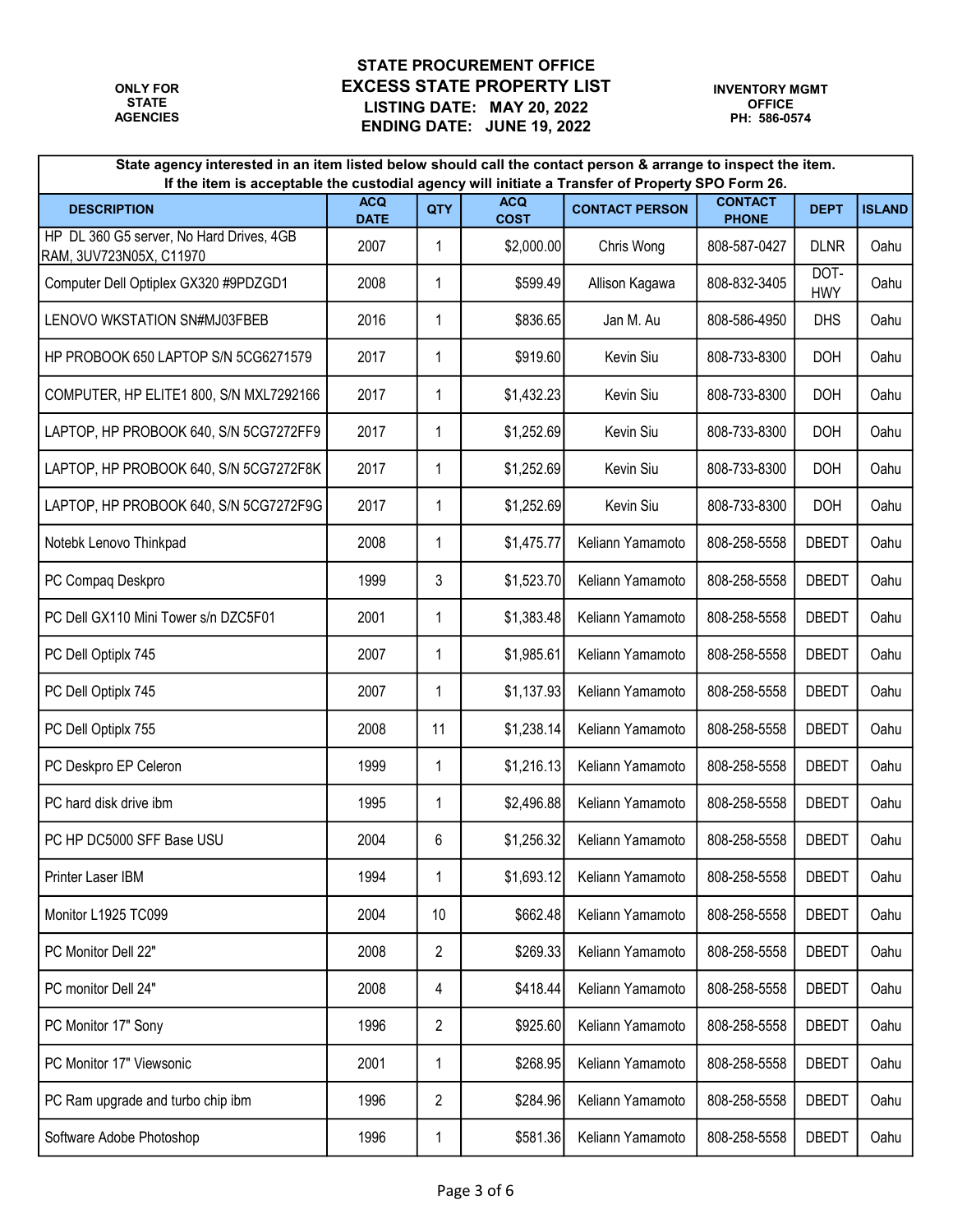| State agency interested in an item listed below should call the contact person & arrange to inspect the item.<br>If the item is acceptable the custodial agency will initiate a Transfer of Property SPO Form 26. |                           |     |                           |                       |                                |              |               |  |  |  |
|-------------------------------------------------------------------------------------------------------------------------------------------------------------------------------------------------------------------|---------------------------|-----|---------------------------|-----------------------|--------------------------------|--------------|---------------|--|--|--|
| <b>DESCRIPTION</b>                                                                                                                                                                                                | <b>ACQ</b><br><b>DATE</b> | QTY | <b>ACQ</b><br><b>COST</b> | <b>CONTACT PERSON</b> | <b>CONTACT</b><br><b>PHONE</b> | <b>DEPT</b>  | <b>ISLAND</b> |  |  |  |
| Software attachmate                                                                                                                                                                                               | 1995                      | 1   | \$331.76                  | Keliann Yamamoto      | 808-258-5558                   | <b>DBEDT</b> | Oahu          |  |  |  |
| PC Software MS Project 2000                                                                                                                                                                                       | 2001                      | 1   | \$310.98                  | Keliann Yamamoto      | 808-258-5558                   | <b>DBEDT</b> | Oahu          |  |  |  |
| Armada M700 Pentium III Laptop                                                                                                                                                                                    | 2001                      | 1   | \$3,857.36                | Keliann Yamamoto      | 808-258-5558                   | <b>DBEDT</b> | Oahu          |  |  |  |
| Compaq Deskpro C333 6.4MB                                                                                                                                                                                         | 1998                      | 1   | \$1,523.71                | Keliann Yamamoto      | 808-258-5558                   | <b>DBEDT</b> | Oahu          |  |  |  |
| Laptop DELL latitude                                                                                                                                                                                              | 2015                      | 5   | \$1,423.20                | Keliann Yamamoto      | 808-258-5558                   | <b>DBEDT</b> | Oahu          |  |  |  |
| Laptop DELL latitude                                                                                                                                                                                              | 2009                      | 1   | \$2,666.60                | Keliann Yamamoto      | 808-258-5558                   | <b>DBEDT</b> | Oahu          |  |  |  |
| PC COMPAQ 550 mhz                                                                                                                                                                                                 | 2000                      | 1   | \$1,552.72                | Keliann Yamamoto      | 808-258-5558                   | <b>DBEDT</b> | Oahu          |  |  |  |
| PC DELL optiplex 745                                                                                                                                                                                              | 2007                      | 1   | \$1,985.61                | Keliann Yamamoto      | 808-258-5558                   | <b>DBEDT</b> | Oahu          |  |  |  |
| PC DELL optiplex 755                                                                                                                                                                                              | 2008                      | 4   | \$1,238.14                | Keliann Yamamoto      | 808-258-5558                   | <b>DBEDT</b> | Oahu          |  |  |  |
| Dell Optiplex 990, no hard drive, no DVD (open<br>case), 8GB RAM, 6T66PS1, C1 2171                                                                                                                                | 2012                      | 1   | \$1,120.12                | Chris Wong            | 808-587-0427                   | <b>DLNR</b>  | Oahu          |  |  |  |
| Dell Optiplex 990, no hard drive, no DVD (open<br>case), 8GB RAM, 32SVGS1, C1-2118                                                                                                                                | 2012                      | 1   | \$1,704.09                | Chris Wong            | 808-587-0427                   | <b>DLNR</b>  | Oahu          |  |  |  |
| Dell Optiplex 990, no hard drive, no DVD (open<br>case), 8GB RAM, 6T06PS1, C1 2121                                                                                                                                | 2012                      | 1   | \$1,120.12                | Chris Wong            | 808-587-0427                   | <b>DLNR</b>  | Oahu          |  |  |  |
| Dell Optiplex 990, no hard drive, no DVD (open<br>case), 12GB RAM, 6T57PS1, C1 2124                                                                                                                               | 2012                      | 1   | \$1,120.12                | Chris Wong            | 808-587-0427                   | <b>DLNR</b>  | Oahu          |  |  |  |
| Dell Optiplex 990, no hard drive, no DVD (open<br>case), 8GB RAM, 6T85PS1, C1 2127                                                                                                                                | 2012                      | 1   | \$1,120.12]               | Chris Wong            | 808-587-0427                   | <b>DLNR</b>  | Oahu          |  |  |  |
| Dell Optiplex 990, no hard drive, no DVD (open<br>case), 8GB RAM, 6SV2PS1, C1 2130                                                                                                                                | 2012                      | 1   | \$1,120.12]               | Chris Wong            | 808-587-0427                   | <b>DLNR</b>  | Oahu          |  |  |  |
| Dell Optiplex 990, no hard drive, no DVD (open<br>case), 8GB RAM, 6T03PS1, C1 2133                                                                                                                                | 2012                      | 1   | \$1,120.12]               | Chris Wong            | 808-587-0427                   | <b>DLNR</b>  | Oahu          |  |  |  |
| Dell Optiplex 990, no hard drive, no DVD (open<br>case), 8GB RAM, 6SX2PS1, C1 2136                                                                                                                                | 2012                      | 1   | \$1,120.12]               | Chris Wong            | 808-587-0427                   | <b>DLNR</b>  | Oahu          |  |  |  |
| Dell Optiplex 990, no hard drive, no DVD (open<br>case), 8GB RAM, 6T95PS1, C1 2139                                                                                                                                | 2012                      | 1   | \$1,120.12]               | Chris Wong            | 808-587-0427                   | <b>DLNR</b>  | Oahu          |  |  |  |
| Dell Optiplex 990, no hard drive, no DVD (open<br>case), 8GB RAM, 6T45PS1, C1 2150                                                                                                                                | 2012                      | 1   | \$1,120.12]               | Chris Wong            | 808-587-0427                   | <b>DLNR</b>  | Oahu          |  |  |  |
| Dell Optiplex 990, no hard drive, no DVD (open<br>case), 8GB RAM, 6T88PS1, C1 2153                                                                                                                                | 2012                      | 1   | \$1,120.12]               | Chris Wong            | 808-587-0427                   | <b>DLNR</b>  | Oahu          |  |  |  |
| Dell Optiplex 990, no hard drive, no DVD (open<br>case), 8GB RAM, 6T77PS1, C1 2156                                                                                                                                | 2012                      | 1   | \$1,120.12]               | Chris Wong            | 808-587-0427                   | <b>DLNR</b>  | Oahu          |  |  |  |
| Dell Optiplex 990, no hard drive, no DVD (open<br>case), 8GB RAM, 6T76PS1, C1 2162                                                                                                                                | 2012                      | 1   | \$1,120.12]               | Chris Wong            | 808-587-0427                   | <b>DLNR</b>  | Oahu          |  |  |  |
| Dell Optiplex 990, no hard drive, no DVD (open<br>case), 8GB RAM, 32RZGS1, C1-2116                                                                                                                                | 2012                      | 1   | \$1,704.09                | Chris Wong            | 808-587-0427                   | <b>DLNR</b>  | Oahu          |  |  |  |
| Dell Optiplex 990, no hard drive, no DVD (open<br>case), 8GB RAM, 20Y56V1, C1 2168                                                                                                                                | 2012                      | 1   | \$1,120.12]               | Chris Wong            | 808-587-0427                   | <b>DLNR</b>  | Oahu          |  |  |  |
| Dell Optiplex 990, no hard drive, no DVD (open<br>case), 8GB RAM, 6T13PS1, C1 2174                                                                                                                                | 2012                      | 1   | \$1,120.12                | Chris Wong            | 808-587-0427                   | <b>DLNR</b>  | Oahu          |  |  |  |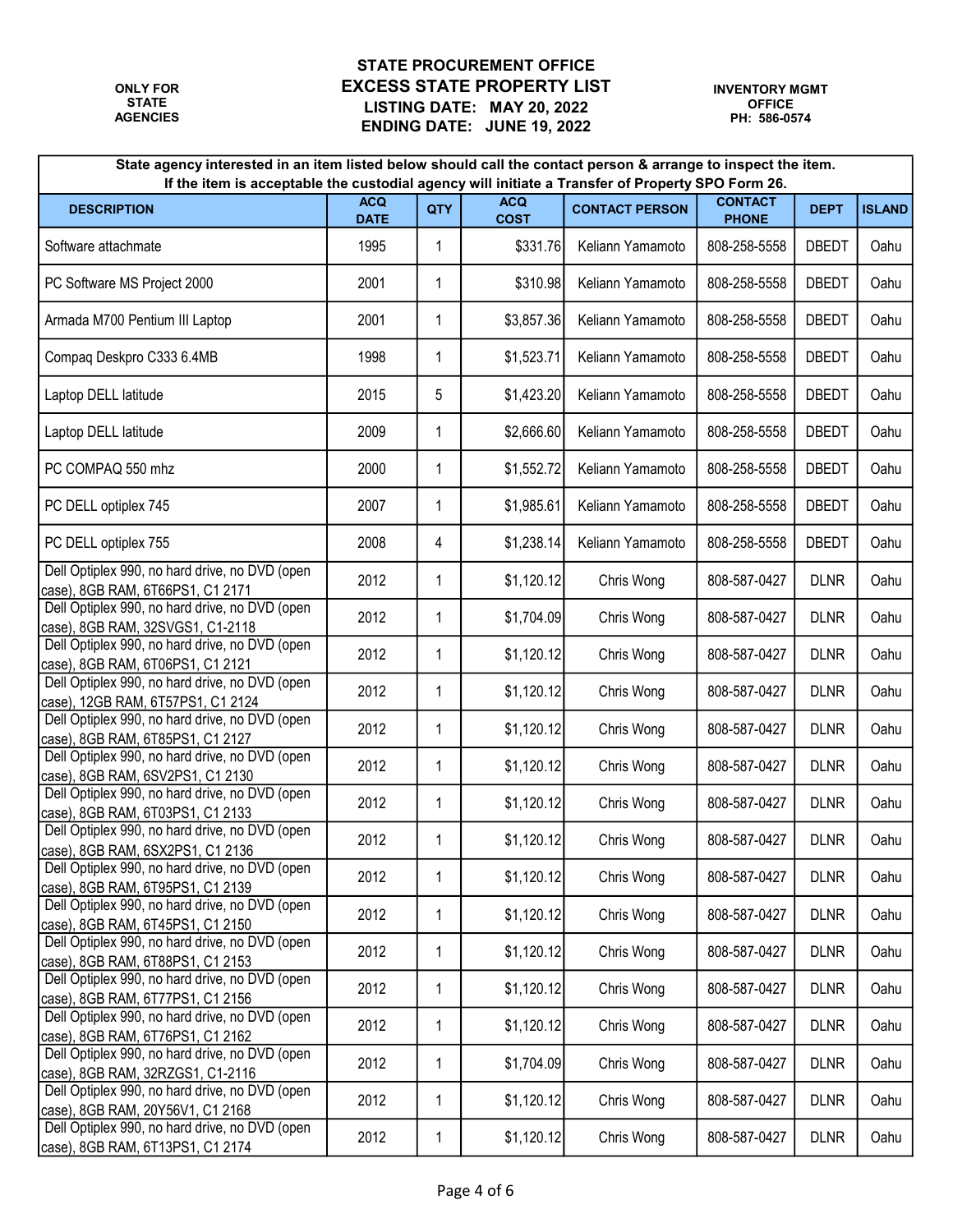| State agency interested in an item listed below should call the contact person & arrange to inspect the item.<br>If the item is acceptable the custodial agency will initiate a Transfer of Property SPO Form 26. |                     |                |             |                       |                |              |               |  |  |  |  |
|-------------------------------------------------------------------------------------------------------------------------------------------------------------------------------------------------------------------|---------------------|----------------|-------------|-----------------------|----------------|--------------|---------------|--|--|--|--|
| <b>DESCRIPTION</b>                                                                                                                                                                                                | <b>ACQ</b>          | QTY            | <b>ACQ</b>  | <b>CONTACT PERSON</b> | <b>CONTACT</b> | <b>DEPT</b>  | <b>ISLAND</b> |  |  |  |  |
| Dell Optiplex 990, no hard drive, no DVD (open                                                                                                                                                                    | <b>DATE</b><br>2012 |                | <b>COST</b> |                       | <b>PHONE</b>   |              |               |  |  |  |  |
| case), 8GB RAM, 6SS7PS1, C1 2177                                                                                                                                                                                  |                     | 1              | \$1,120.12  | Chris Wong            | 808-587-0427   | <b>DLNR</b>  | Oahu          |  |  |  |  |
| Dell Optiplex 990, no hard drive, no DVD (open<br>case), 8GB RAM, 6ST2PS1, C1 2180                                                                                                                                | 2012                | 1              | \$1,120.12  | Chris Wong            | 808-587-0427   | <b>DLNR</b>  | Oahu          |  |  |  |  |
| Dell Optiplex 990, no hard drive, no DVD (open<br>case), display port broken, 8GB RAM, 6SW5PS1.                                                                                                                   | 2012                | 1              | \$1,120.12  | Chris Wong            | 808-587-0427   | <b>DLNR</b>  | Oahu          |  |  |  |  |
| Dell Optiplex 990, no hard drive, no DVD (open<br>case), 8GB RAM, 6T55PS1, C1 2192                                                                                                                                | 2012                | 1              | \$1,120.12  | Chris Wong            | 808-587-0427   | <b>DLNR</b>  | Oahu          |  |  |  |  |
| Dell Optiplex 990, no hard drive, no DVD (open<br>case), 8GB RAM, 6T75PS1, C1 2195                                                                                                                                | 2012                | 1              | \$1,120.12  | Chris Wong            | 808-587-0427   | <b>DLNR</b>  | Oahu          |  |  |  |  |
| Dell Optiplex 990, no hard drive, no DVD (open<br>case), use 2nd network card (primary NIC                                                                                                                        | 2012                | 1              | \$1,120.12  | Chris Wong            | 808-587-0427   | <b>DLNR</b>  | Oahu          |  |  |  |  |
| Dell Optiplex 990, no hard drive, no DVD (open<br>case), 8GB RAM, 6SV5PS1, C1 2165                                                                                                                                | 2012                | 1              | \$1,120.12  | Chris Wong            | 808-587-0427   | <b>DLNR</b>  | Oahu          |  |  |  |  |
| HP OfficeJet Pro 8600 Plus, BROKEN,<br>CN2BAB3, C1-2223                                                                                                                                                           | 2013                | 1              | \$296.38    | Chris Wong            | 808-587-0427   | <b>DLNR</b>  | Oahu          |  |  |  |  |
| Dell UPS 2700W, BROKEN, H75MDV1, C1-2239                                                                                                                                                                          | 2013                | 1              | \$1,289.71  | Chris Wong            | 808-587-0427   | <b>DLNR</b>  | Oahu          |  |  |  |  |
| OFFICE FURNITURE/EQUIPMENT/SUPPLIES/MISCELLANEOUS                                                                                                                                                                 |                     |                |             |                       |                |              |               |  |  |  |  |
| 4 drawer filing cabinet (0403)                                                                                                                                                                                    | 1966                | $\mathbf{1}$   | \$70.84     | Robin Shiroma         | 808-587-3807   | <b>DBEDT</b> | Oahu          |  |  |  |  |
| Lateral File-2 drawer (16737)                                                                                                                                                                                     | 2001                | $\mathbf 1$    | \$250.00    | Robin Shiroma         | 808-587-3807   | <b>DBEDT</b> | Oahu          |  |  |  |  |
| Lateral File-2 drawer (16736)                                                                                                                                                                                     | 2001                | $\mathbf 1$    | \$250.00    | Robin Shiroma         | 808-587-3807   | <b>DBEDT</b> | Oahu          |  |  |  |  |
| Lateral File-2 drawer (16441)                                                                                                                                                                                     | 1990                | $\mathbf 1$    | \$250.00    | Robin Shiroma         | 808-587-3807   | DBEDT        | Oahu          |  |  |  |  |
| Vertical filing cabinet-4 drawer, gray, no key<br>(1696)                                                                                                                                                          | 1977                | 1              | \$215.00    | Robin Shiroma         | 808-587-3807   | <b>DBEDT</b> | Oahu          |  |  |  |  |
| Typewriter Stand (32335)                                                                                                                                                                                          | 1981                | $\mathbf 1$    | \$47.44     | Robin Shiroma         | 808-587-3807   | DBEDT        | Oahu          |  |  |  |  |
| TOP AND BOTTOM 5 DRAWERS EA. MAYLINE<br>METAL FLAT DRAFTS FILE 46"X36"X36"                                                                                                                                        | 1995                | 1              | \$495.00    | <b>CELIA KHIM</b>     | 808-587-4184   | <b>DLNR</b>  | Oahu          |  |  |  |  |
| Freezer Sub-Zero SN1211524                                                                                                                                                                                        | 1997                | $\mathbf 1$    | \$1,812.48  | Kevin Siu             | 808-733-8300   | <b>DOH</b>   | Oahu          |  |  |  |  |
| Protraveler III System and Lens                                                                                                                                                                                   | 1986                | $\mathbf 1$    | \$2,726.15  | Keliann Yamamoto      | 808-258-5558   | DBEDT        | Oahu          |  |  |  |  |
| Bookcase, 5 shelf, wooden                                                                                                                                                                                         | 2006                | $\mathbf 1$    | \$201.76    | Keliann Yamamoto      | 808-258-5558   | DBEDT        | Oahu          |  |  |  |  |
| HDW APE Quadra 650                                                                                                                                                                                                | 1994                | $\overline{2}$ | \$2,135.12  | Keliann Yamamoto      | 808-258-5558   | DBEDT        | Oahu          |  |  |  |  |
| HDW APE Quadra 840                                                                                                                                                                                                | 1994                | 1              | \$3,130.40  | Keliann Yamamoto      | 808-258-5558   | DBEDT        | Oahu          |  |  |  |  |
| Machine Dictating Dictaphone                                                                                                                                                                                      | 1968                | 1              | \$451.89    | Keliann Yamamoto      | 808-258-5558   | DBEDT        | Oahu          |  |  |  |  |
| Alculator prtg monroe                                                                                                                                                                                             | 1972                | 1              | \$712.82    | Keliann Yamamoto      | 808-258-5558   | DBEDT        | Oahu          |  |  |  |  |